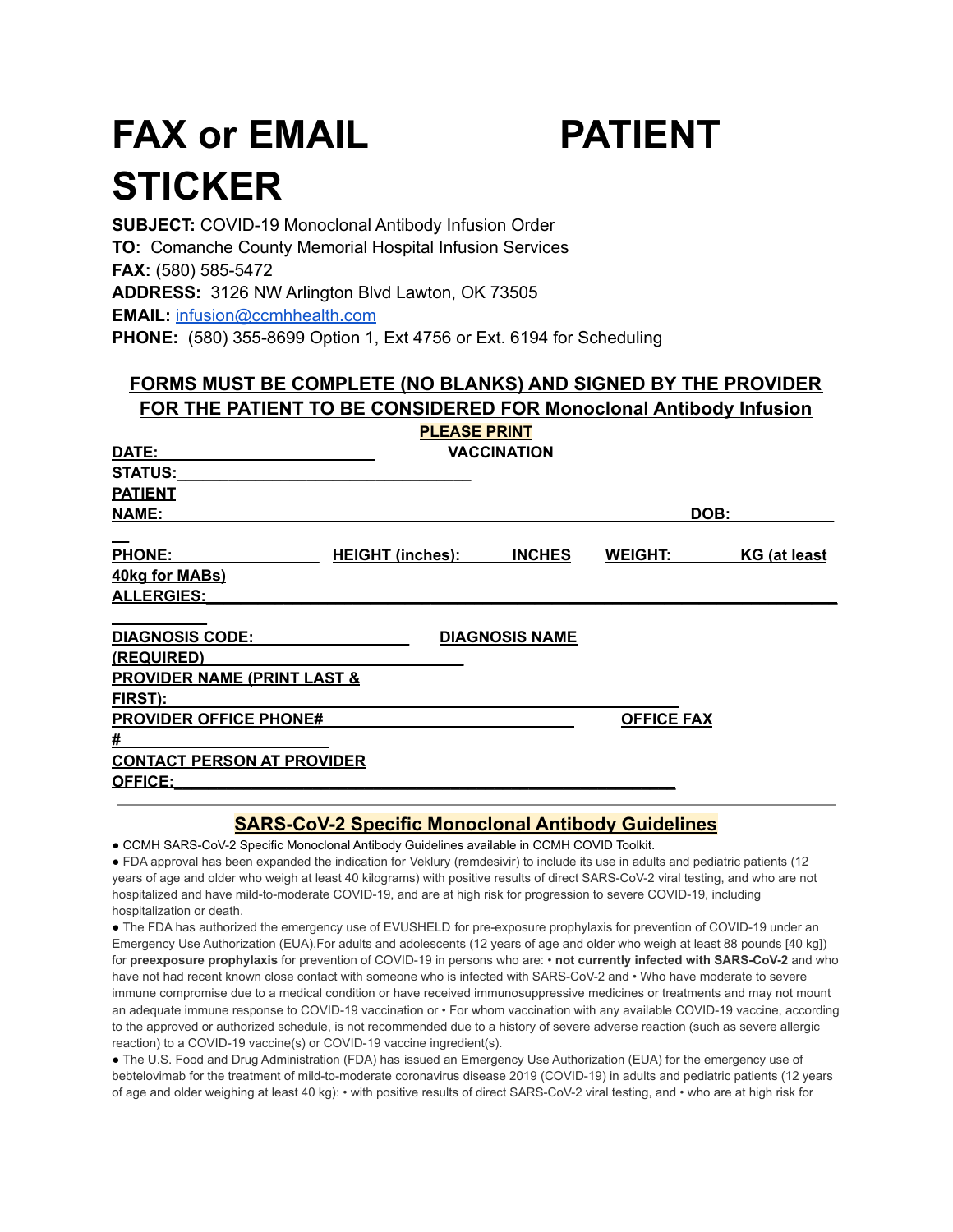progression to severe COVID-19, including hospitalization or death, and • for whom alternative COVID-19 treatment options approved or authorized by FDA are not accessible or clinically appropriate.

#### **EUA provider fact sheets:**

Remdesivir provider fact sheet available at: HIGHLIGHTS OF PRESCRIBING [INFORMATION](https://www.gilead.com/-/media/files/pdfs/medicines/COVID-19/veklury/veklury_pi.pdf) These highlights do not include all the [information](https://www.gilead.com/-/media/files/pdfs/medicines/COVID-19/veklury/veklury_pi.pdf) needed to use VEKLURY safely and effec & EUA 046 [Veklury](https://www.fda.gov/media/137566/download) [\(remdesivir\)](https://www.fda.gov/media/137566/download) FS for HCPs (01212022) Evosheld provider fact sheet: Fact Sheet for Healthcare Providers: [Emergency](https://www.fda.gov/media/154701/download) Bebtelovimab provider fact sheet: **Fact Sheet for Healthcare Providers: Emergency Use [Authorization](https://www.fda.gov/media/156152/download) for** 

**[Bebtelovimab](https://www.fda.gov/media/156152/download)** 

|                                                    | Before ordering for active infection, review criteria for Paxlovid (also check for drug interactions) |  |
|----------------------------------------------------|-------------------------------------------------------------------------------------------------------|--|
| and prescribe Paxlovid if the patient is eligible. |                                                                                                       |  |

#### **Paxlovid [\(nirmatrelvir](https://docs.google.com/document/d/1Dx48hhYlobNxCFyBJR3-D9cjgXtPhGtOzwT5e2qsH-4/edit?usp=sharing) and ritonavir tablets) – Medication safety consideration If Paxlovid is contraindicated then continue through decision guide found here:**

**E** [COVID-Therapeutics-Decision-Aid](https://drive.google.com/file/d/1TF8xI-LQhVpDRrLrU3UBhtEhvWJp6lIw/view?usp=sharing) 030422.pd **f**ending update to remove sotrovimab

#### **SARS-CoV-2 Active infection-MAB or Remdesivir CRITERIA FOR USE**

Symptom Onset Date: \_\_\_\_\_\_\_\_\_Positive COVID-19 test date\_\_\_\_\_\_\_\_\_\_\_\_\_ OR exposure date\_\_\_\_\_\_\_\_\_\_\_\_

| at least 12 years of age and weighing at least 40 kg                                                                                                                                                                                                                                                                                                                 |
|----------------------------------------------------------------------------------------------------------------------------------------------------------------------------------------------------------------------------------------------------------------------------------------------------------------------------------------------------------------------|
| COVID-19 positive by PCR or Antigen testing                                                                                                                                                                                                                                                                                                                          |
| Within 7 days of symptom onset                                                                                                                                                                                                                                                                                                                                       |
| Meets all of the following requirements:<br>at high risk for progressing to severe COVID-19 and/or hospitalization<br>is NOT hospitalized,<br>is NOT requiring oxygen therapy due to COVID-19,<br>is NOT requiring an increase in baseline oxygen flow rate due to COVID-19 in those on chronic oxygen<br>therapy due to underlying non-COVID-19 related comorbidity |
| Does not have suspected or proven serious, active bacterial, fungal, viral, or other infection<br>(excluding COVID-19)                                                                                                                                                                                                                                               |
| High risk - defined as meeting one or more of the following criteria (select all that apply):                                                                                                                                                                                                                                                                        |
| Body Mass Index (BMI > 25) $\bigcup$ Cardiovascular disease $\bigcup$ Chronic Kidney Disease                                                                                                                                                                                                                                                                         |
| Hypertension $\bigcup$ Diabetes $\bigcup$ COPD/other chronic respiratory disease                                                                                                                                                                                                                                                                                     |
| Immunosuppressive Disease                                                                                                                                                                                                                                                                                                                                            |
| Pregnancy $\bigcup$ Medical related technology dependence e.g., gastrostomy)                                                                                                                                                                                                                                                                                         |
| Receiving immunosuppressive treatment $\bigcup$ Sickle cell disease (e.g., gastrostomy)                                                                                                                                                                                                                                                                              |
| Age $\geq 65$ years                                                                                                                                                                                                                                                                                                                                                  |
| Neurodevelopmental disorders or other conditions that confer medical complexity(e.g., genetic, or                                                                                                                                                                                                                                                                    |

metabolic syndrome)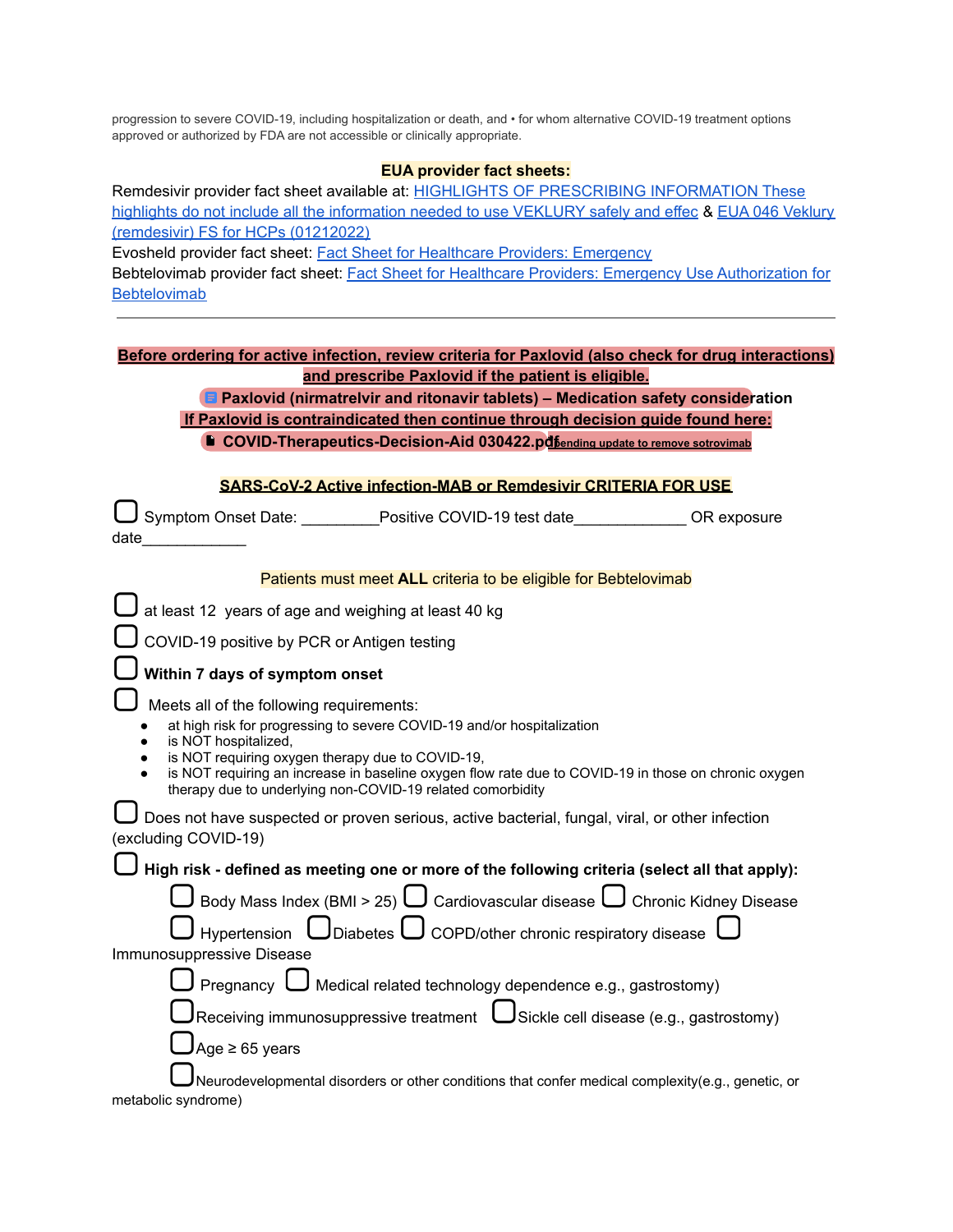#### **OR Pre-Exposure Prophylaxis Criteria For Use**

Pre-Exposure Prophylaxis to COVID-19 in adults and pediatric individuals (12 years of age and older weighing at least 40 kg):

• Who are not currently infected with SARS-CoV-2 and who have not had a known recent exposure to an individual infected with SARS-CoV-2

• Who have moderate to severe immune compromise due to a medical condition or receipt of immunosuppressive medications or treatments and may not mount an adequate immune response to COVID-19 vaccination or

• For whom vaccination with any available COVID-19 vaccine, according to the approved or authorized schedule, is not recommended due to a history of severe adverse reaction (e.g., severe allergic reaction) to a COVID-19 vaccine(s) and/or COVID19 vaccine component(s). In individuals who have received a COVID-19 vaccine, EVUSHELD should be administered at least two weeks after vaccination.

#### **Patient or caregiver received a copy of the APPROPRIATE mAB INFUSION or antiviral fact sheet**

- Evusheld fact sheet: <https://www.fda.gov/media/154702/download>
- Bebtelovimab fact sheet: EUA 111 Lilly bebtelovimab FS for PPCs [\(02112022\).pdf](https://drive.google.com/file/d/19_PJVM8LriCs0gkZGmEgnu-vRcAfLaCT/view?usp=sharing)
- Remdesivir fact sheet: 1 PATIENT [INFORMATION](https://www.gilead.com/-/media/files/pdfs/medicines/covid-19/veklury/veklury_patient_pi.pdf) VEKLURY® (VEK-lur-ee) (remdesivir) for injection VEKLURY® [\(VEK-lur-ee\)](https://www.gilead.com/-/media/files/pdfs/medicines/covid-19/veklury/veklury_patient_pi.pdf) (remdesivir) injection What is VE
- Pediatric < 12 yo, Remdesivir fact sheet:: EUA 046 [\(remdesivir\)](https://www.fda.gov/media/137565/download) FS for Parents Caregivers (01212022)
- Patient was informed of risks and benefits of therapy, availability of alternatives and that the drug is an unapproved drug authorized for use under the Emergency Use Authorization, or FDA approved.
- Patients understand they have the option to accept or refuse treatments and, understanding the risks, benefits and alternatives, have agreed to accept treatment with casirivimab/imdevimab or bamlanivimab/etesevimab based on drug availability.

## **SARS-CoV-2 Specific Monoclonal Antibody & Antiviral DOSING**

Bebtelovimab ● 175 mg administered as a single intravenous injection over at least 30 seconds  $\vert$ remdesivir 200 mg IV in NS 40mL on  $\bigcup$  Day 1 followed by remdesivir 100mg IV in NS 60mL on  $\bigcup$ Day 2 & Day 3 Infuse over 30-120 minutes **If CKD is present or an eGFR of <30 is suspected, please obtain renal panel prior to infusion**

## **Pre-Exposure Prophylaxis Dosing**

**Patient is not currently infected with SARS-CoV-2 and has not had a known recent exposure to an individual infected with SARSCoV-2**

#### **AND**